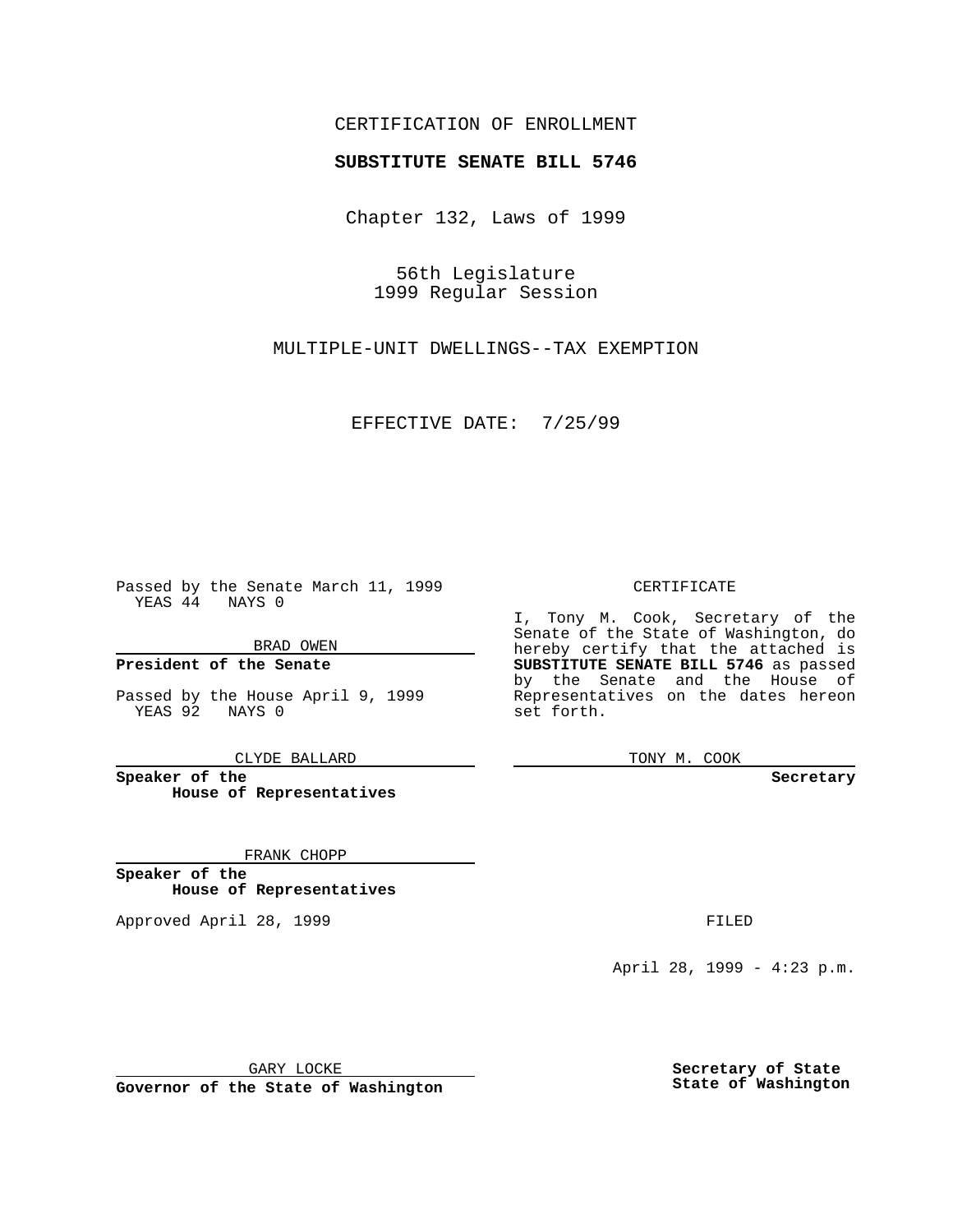## **SUBSTITUTE SENATE BILL 5746** \_\_\_\_\_\_\_\_\_\_\_\_\_\_\_\_\_\_\_\_\_\_\_\_\_\_\_\_\_\_\_\_\_\_\_\_\_\_\_\_\_\_\_\_\_\_\_

\_\_\_\_\_\_\_\_\_\_\_\_\_\_\_\_\_\_\_\_\_\_\_\_\_\_\_\_\_\_\_\_\_\_\_\_\_\_\_\_\_\_\_\_\_\_\_

Passed Legislature - 1999 Regular Session

### **State of Washington 56th Legislature 1999 Regular Session**

**By** Senate Committee on Ways & Means (originally sponsored by Senators Wojahn and Rasmussen)

Read first time 02/26/1999.

 AN ACT Relating to the exemption for new and rehabilitated multiple-unit dwellings in urban centers; and amending RCW 84.14.020 and 84.14.050.

BE IT ENACTED BY THE LEGISLATURE OF THE STATE OF WASHINGTON:

 **Sec. 1.** RCW 84.14.020 and 1995 c 375 s 5 are each amended to read as follows:

 (1) The value of new housing construction, conversion, and rehabilitation improvements qualifying under this chapter is exempt from ad valorem property taxation, for ten successive years beginning 10 January 1 of the year immediately following the calendar year ((after)) of issuance of the certificate of tax exemption eligibility. However, the exemption does not include the value of land or nonhousing-related improvements not qualifying under this chapter.

 (2) In the case of rehabilitation of existing buildings, the exemption does not include the value of improvements constructed prior to the submission of the application required under this chapter. The incentive provided by this chapter is in addition to any other incentives, tax credits, grants, or other incentives provided by law.